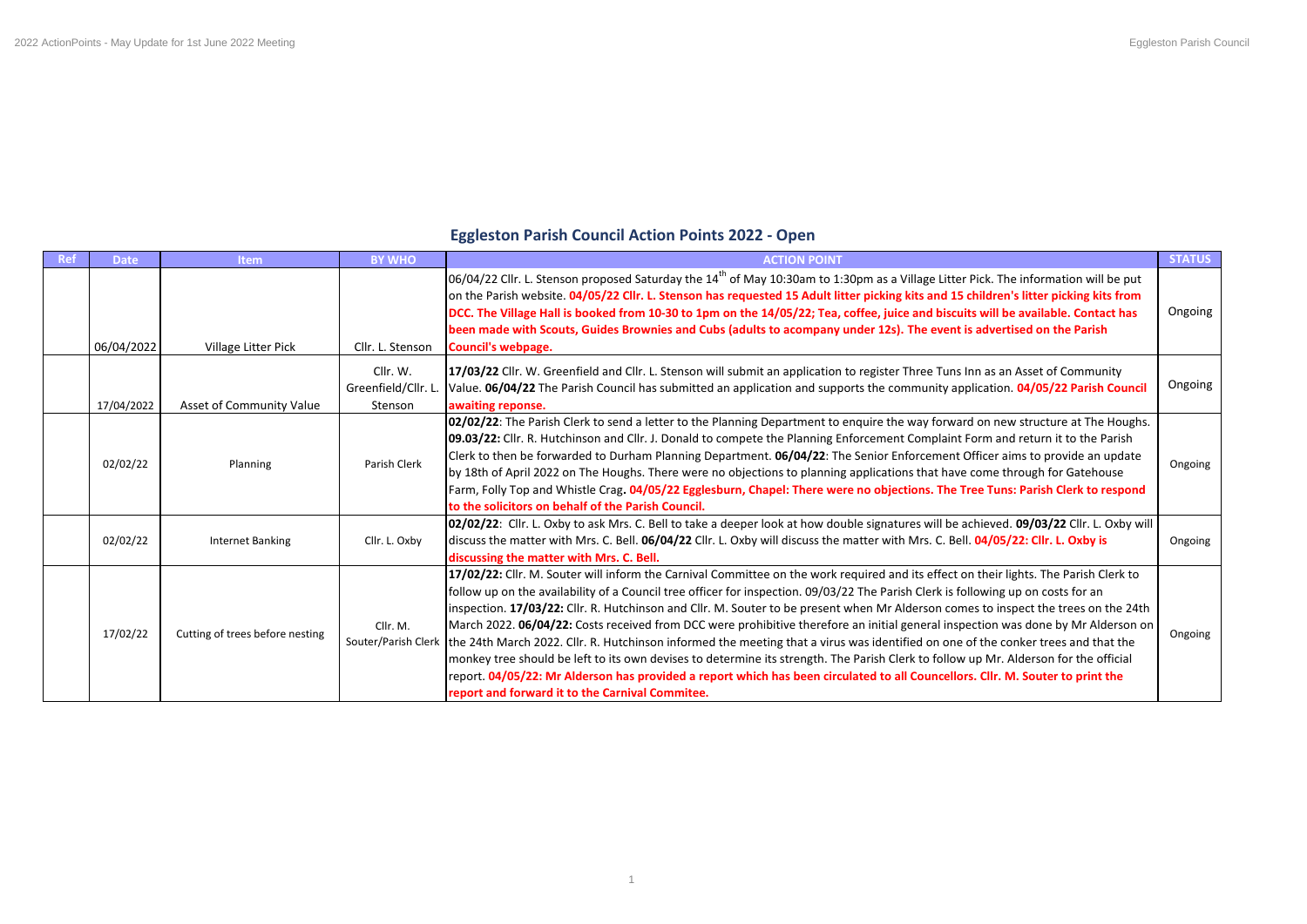| 03/11/18 | Pinfold                                     | Cllrs Hutchinson/<br>Donald/ Greenfield<br>and C.Bell | See Minutes<br>05/12/08: Ongoing - history being looked into and old pictures being located.<br>09/01/19: Cllrs to put email of info together for propostion of wording/pictures for all to consider. 04/03/2021 Now that the small area of land is not being purchased by the potential buyer any<br>plans/grants for any improvement to the area to be considered.<br>06/02/19: After researching history decision made to restore to 1/3 wall but no gate, with dress stone to put plaque with historic info. Cllr Hutchinson to obtain cost of stone and build. Cllr<br>Greenfield to draft plaque wording. When light enough prior to meeting - Cllrs to inspect Pinfold to measure and make final decisions on exact wall standing.<br>04/04/19: Cost of stone approx £35 per ton/apprx 1 ton of stone per metre wall<br>01/05/19: Work ongoing re information board. Research potential information for information board for Pinfold - part of village green. To consider stone seat.<br>12/06/19: All agreed to stone seat - Ross to get priced. Wording for seat to be agreed. Cllr Greenfield to seek grant from DCC for the work. 04/03/2021 Now that the strip of land is not being<br>purchased by the potential buyer any plans/grants for improvement work to be considered. 07/07/21 Cllr. Greenfield to look at possible grants - to report back at the August 2021 meeting.<br>05/08/2021 Cllr Greenfield provided visual display of possible options, costings to be obtained. 06/10/21 potential purchase of some of the area. 03/11/21 Progress being made via the solicitors for<br>the purchase of the 1.38m strip of land. Could add Jubilee bench within this area. 05/01/2022 The grant application can be made specifying that the garden will be a Jubilee Garden. It was proposed<br>that Mrs C. Bell our RFO complete the grant application form with input from various councillors. Cllr. W. Greenfield to meet with George F. White in order to obtain a detailed map of what is being<br>proposed for sale as requested by the solicitors. 02/02/22: Cllr. W. Greenfield will inform the Parish council once a response has been obtained from the surveyors at George F. White. 09/03/22 Cllr<br>W. Greenfield to continue with discussions on the pinfold. 06/04/22 Cllr. W. Greenfield informed meeting that a new marked OS map had been sent by G.F white to the<br>Parish's solicitor. G.F. White will cover the legal costs. The invoice from G.F. White, for the new OS plan, will be addressed to Strathmore Renewables Ltd and<br>sent via their solicitor. Cllr. E. Henderson and Cllr. L. Oxby to complete required signatures. Cllr. M. Souter will get the planners to view pinfold when they attend<br>the village next for an initial assessment. C. Bell will begin the completion of the TAP grant application form. 04/05/2022: The new survey will need to be<br>paid for. Sale can not be completed until all reguired documents are signed. Cllr. E. Henderson and Cllr. L. Oxby to complete required<br>signatures. Costings for the pinfold are required in order to secure a grant. Cllr. Greenfield discussed with the planing officer on works and is<br>awaiting a final approval. Signage must be similar to that at Whistle Crag and the Recreation Park. | Ongoing |
|----------|---------------------------------------------|-------------------------------------------------------|----------------------------------------------------------------------------------------------------------------------------------------------------------------------------------------------------------------------------------------------------------------------------------------------------------------------------------------------------------------------------------------------------------------------------------------------------------------------------------------------------------------------------------------------------------------------------------------------------------------------------------------------------------------------------------------------------------------------------------------------------------------------------------------------------------------------------------------------------------------------------------------------------------------------------------------------------------------------------------------------------------------------------------------------------------------------------------------------------------------------------------------------------------------------------------------------------------------------------------------------------------------------------------------------------------------------------------------------------------------------------------------------------------------------------------------------------------------------------------------------------------------------------------------------------------------------------------------------------------------------------------------------------------------------------------------------------------------------------------------------------------------------------------------------------------------------------------------------------------------------------------------------------------------------------------------------------------------------------------------------------------------------------------------------------------------------------------------------------------------------------------------------------------------------------------------------------------------------------------------------------------------------------------------------------------------------------------------------------------------------------------------------------------------------------------------------------------------------------------------------------------------------------------------------------------------------------------------------------------------------------------------------------------------------------------------------------------------------------------------------------------------------------------------------------------------------------------------------------------------------------------------------------------------------------------------------------------------------------------------------------------------------------------------------------------------------------------------------------------------------------------------------------------------------------------------------------------------------------------------------------------------------------------------------------------------------------|---------|
| 05/12/18 | Parish Grounds<br>Maintenance/Village Green | Cllr Souter + all<br>Councillors                      | See Minutes<br>09/01/19 & 06/02/19 & 12/03/19 - None received. Coucillors reminded to consider.<br>04/04/19: Discussed at meeting - Village green needs a tidy up re timber, twigs etc from trees - Cllrs Hutchinson and Souter to do<br>before grass cutting commences.<br>01/05/19 Ongoing<br>12/06/19: Agreed annually -Empty both troughs and paint railings around troughs/weedspray pinfold/paint and tidy around<br>roadsign/maintain and clear around fingerposts. 06/01/21 Extra soil to be added in worn areas on the village green (by post box) and<br>wild flower planting planned. 02/09/21 Clerk applied for free bulbs to plant on village green. 02/12/21 Matthew Davison do 'odd<br>jobs' around the village - benches etc. Councillors to send suggestions for maintenance needs to clerk to assess for contract in<br>2019/20 financial year. 02/02/22: Cllr Souter to arrange the tidying up of the village green at the agreed cost of £180.00.                                                                                                                                                                                                                                                                                                                                                                                                                                                                                                                                                                                                                                                                                                                                                                                                                                                                                                                                                                                                                                                                                                                                                                                                                                                                                                                                                                                                                                                                                                                                                                                                                                                                                                                                                                                                                                                                                                                                                                                                                                                                                                                                                                                                                                                                                                                                                      | Ongoing |
|          | 03/11/2021 Village Notice Board - Residents | Parish Clerk                                          | Apply for funding to upgrade - contact made with TAP (02/12/21). 05/01/22 It was suggested an aluminium noticeboard similar to<br>the one already in situ to be sourced but freestanding and with no lockable catch. C. Wake to source 3 quotes. 02/02/22: The Parish<br>Clerk to obtain a more detailed quote to included additional options for the 2-bay, A1, AF30 Aluminium Noticeboard. 09/03/22 Cllr.<br>W. Greenfield will contact Cllr. E. Henderson and Cllr. R. Bell on funding. 06/04/22 Annalisa Ward will get back to Cllr. W. Greenfield<br>by May on availability of funding. 04/05/22: Funding is available from the County Council. Cllr Hutchinson will arrange for the<br>installation of the notice board at no cost to the Parish Council.                                                                                                                                                                                                                                                                                                                                                                                                                                                                                                                                                                                                                                                                                                                                                                                                                                                                                                                                                                                                                                                                                                                                                                                                                                                                                                                                                                                                                                                                                                                                                                                                                                                                                                                                                                                                                                                                                                                                                                                                                                                                                                                                                                                                                                                                                                                                                                                                                                                                                                                                                            | Ongoing |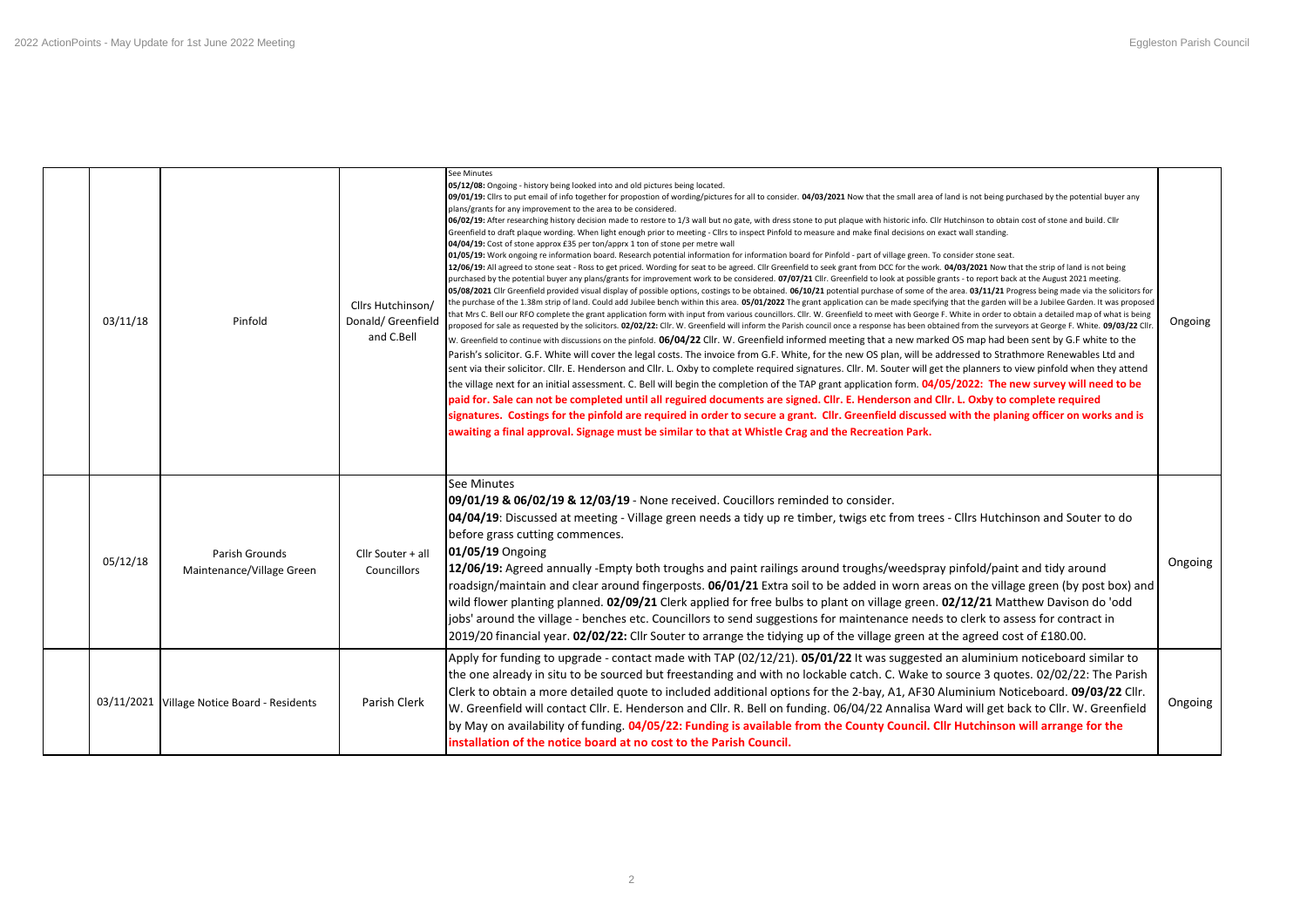|  | 07/07/2021 Recreation Park              | <b>Cllrs</b><br>Donald/Hutchinso<br>n/Oxby & Parish<br>Clerk | Repairs to decorative wooden posts - grants available to determine. 05/08/2021 Quotes for repairs to be sourced prior to applying for grants. 03/11/21 recent vandalism to the<br>small slide to address. Continued attempt to find local tradesmen to do the original repairs. 02/12/21 Tidying of park has not been completed by the contracted tradesman -<br>contract to be terminated. Matthew Davison has agreed to do this work at £14/hr with this not exceeding the amount by which we need to find 3 tenders. He will also do 'odd<br>jobs' around the village - benches etc. 05/01/22 Tenders would be required for the normal maintenance costs of 60 hours. Cllr. L. Oxby, and<br>Cllr. J. Donald have agreed to meet up on the 20th of January 2022 at 9:30am to reassess the planned work that is needed. C. Wake<br>will join them for the assessment. Cllr. R. Hutchinson to contact Phil Townsend on any tiles that need replacing. 02/02/22: The Parish<br>Clerk to send tender requests for 2 lots of works to be carried out on the at the Recreation Park. 09/03/22 The Parish Clerk to inform<br>M Davison Garden & Grounds and CA Stamp Grounds & Agriculture that they have been successful in their tender bids. 06/04/22<br>Cllr. R. Hutchinson informed the meeting the tendered works have begun. Cllr. W. Greenfield will spread flower seeds along the<br>steps. The Parish Clerk to forward tender documents to C. Bell. 04/05/22: Cllr. Hutchinson stated that the works have been<br>completed and signed off. Cost of the repaires will be covered by income from the Pinfold as discussed and agreed in earlier<br>meetings. An inspection of the pay park will be carried out in June 2022. No specific date can be booked. Cllr. Donald to look at<br>the insurance claim to cover repairs on the yellow slide. | Ongoing |
|--|-----------------------------------------|--------------------------------------------------------------|-------------------------------------------------------------------------------------------------------------------------------------------------------------------------------------------------------------------------------------------------------------------------------------------------------------------------------------------------------------------------------------------------------------------------------------------------------------------------------------------------------------------------------------------------------------------------------------------------------------------------------------------------------------------------------------------------------------------------------------------------------------------------------------------------------------------------------------------------------------------------------------------------------------------------------------------------------------------------------------------------------------------------------------------------------------------------------------------------------------------------------------------------------------------------------------------------------------------------------------------------------------------------------------------------------------------------------------------------------------------------------------------------------------------------------------------------------------------------------------------------------------------------------------------------------------------------------------------------------------------------------------------------------------------------------------------------------------------------------------------------------------------------------------------------------------------------------------------------------|---------|
|  | 07/08/2021 The Queens' Platinum Jubilee | Cllrs<br>Greenfield/Oxby/H<br>utchinson/Souter               | will include information in the next Parish News Letter informing residents of the upcoming Platinum Jubilee and residents will be<br>invited to plant trees in their own gardens to mark the occasion if they so wish.<br>Cllr. W. Greenfield will also contact the Carnival Committee on the matter.<br>Cllr. L. Oxby will contact Lynn Hawdon on her availability to play the bugle at 9:35pm with an initial arrival time of 9:15pm on 2nd<br>June 2022.<br>It was suggested that Cllr. R. Hutchinson and Cllr. M. Souter to set up the beacon at The Leaf sculpture between Middleton-in-<br>Teesdale and Eggleston. 02/02/22: Cllr W. Greenfield will include information on the Jubilee in the February Parish Newsletter.<br>09/03/22 Carnival Committee to be contacted on assistance on games and event planning. 06/04/22 Commemorative Coin:<br>Councillors to determine the number of children in junior school (see minutes). 04/05/22: Details of planned activities have been<br>included in the Parish Council newsletter for circulation. No road closures necessary. Councellors to see what games can be<br>offered. Coins will be issued to childen with permanent residence within the Parish Council and in junior school.                                                                                                                                                                                                                                                                                                                                                                                                                                                                                                                                                                                                     | Ongoing |
|  | 05/01/2022 Laptop Purchase              | Cllr. W.<br>Greenfield/Parish<br>Clerk                       | 05/01/2022 A budget of £700.00 has been agreed to be included in the 2022/23 budget. Cllr. W. Greenfield to contact Jenny<br>Cartwright at Reboot for quotations for a new laptop. 06/04/22 Protech who will be supplying a refurbished laptop need to know the<br>current status of the Microsoft Office licence. The Parish Clerk to liaise with Pamela S and C. Bell on the status of the licence.<br>04/05/22 The Parish Clerk to obtain licence code if available.                                                                                                                                                                                                                                                                                                                                                                                                                                                                                                                                                                                                                                                                                                                                                                                                                                                                                                                                                                                                                                                                                                                                                                                                                                                                                                                                                                               | Ongoing |
|  | 05/01/2022 Emergency Planning           | Cllrs. W.<br>Greenfield/Stenso<br>n/Henderson                | 05/01/2022 Following the recent power outage, it was identified the need for an Emergency Plan for the Parish residents.<br>Information on the Focal Points need to include names and contact details. Cllr. W. Greenfield agreed to collate the required<br>information. Cllr. L. Stenson will find out about hire and installation of generators with a sight visit possibly required. Cllr. E.<br>Henderson to look into the future use of The Three Tuns with the possibility of providing emergency accommodation. 09/03/22 Cllr.<br>W. Greenfield will email the draft Emergency Plan prepared by the parish to Laura Dobson. 06/04/22 It was agreed that all<br>councillors needed to sit together at a scheduled informal meeting to complete the initial proforma sent by DCC. Cllr. W. Greenfield<br>and Cllr. L. Stenson to attend Session for Community Emergency Plans on the 17th of May 2022. The Parish Clerk will attend the<br>online session. 04/05/22: Cllr. W. Greenfield has compilled most of the information required that now needs to be transfered onto<br>the template provided by DCC. All councellors to sit down to complete. Parish Clerk to get a Map from DCC on all the becks within<br>the Parish Council both over and underground.                                                                                                                                                                                                                                                                                                                                                                                                                                                                                                                                                                              | Ongoing |